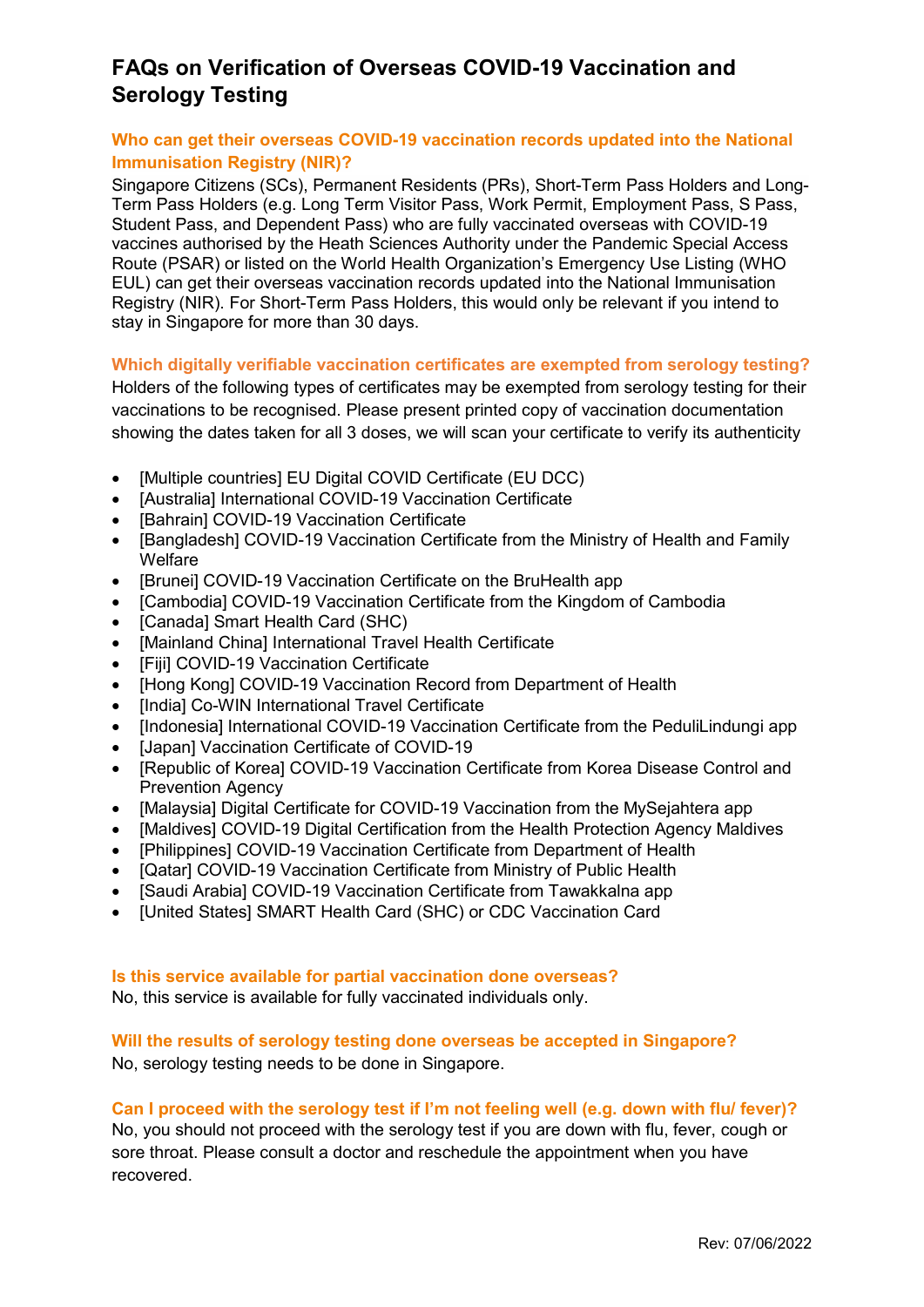# **FAQs on Verification of Overseas COVID-19 Vaccination and Serology Testing**

## **If I was vaccinated in Singapore, can I request for a serology test to confirm that my vaccination was effective?**

There is no need for you to request for serology testing after receiving your COVID-19 vaccination locally, as serology testing is not required to verify your vaccination status.

#### **Will other vaccination taken recently affect the serology test result?**

No, it will not have any effect.

#### **What will the charges be?**

The charges will be \$21.40 – \$45.00 inclusive of GST.

#### **What are the modes of payment available?**

Cashless payment only. The payment modes available are NETS, Credit Card, Debit Card, PayLah and PayNow.

### **Will the serology test be claimable under insurance?**

No, the serology test will not be claimable.

### **How soon can I know my serology test result?**

The result will be emailed to you within 1 week.

#### **What should I do if I receive a negative serology test result?**

A negative serology result implies that you may not be protected from COVID-19 infection. You are advised to take the vaccination in Singapore by checking your eligibility and registering at [https://preregister.vaccine.gov.sg](https://preregister.vaccine.gov.sg/) or call the MOH COVID-19 hotline at 1800- 333-9999 for assistance.

#### **Where can I view my overseas COVID-19 vaccination records/ status?**

If your serology test is positive, we will inform you via email within 1 week, and we will update your overseas vaccination data into NIR. You can then view your vaccination record/status on HealthHub or TraceTogether applications within 2 days.

## **Why is my status still reflected as "Not Vaccinated" or "In progress" or "Waiting to take effect"?**

If your vaccination status is reflected as "Not Vaccinated" or "In Progress" or "Waiting to take effect", it may be due to the following reasons:

- You have not completed all doses of the vaccination.
- The interval between your vaccination doses is outside of the recommended minimal interval for the vaccine. Please refer to [www.vaccine.gov.sg](http://www.vaccine.gov.sg/) for more information on the recommended interval between doses.
- It has been less than 14 days since you received the final dose of the vaccine. The vaccine will only fully take effect 14 days after your last dose. For avoidance of doubt, Day 0 is taken as the day of the final dose of the vaccination and Day 14 is taken as the day the vaccination is effective.
- You had logged into TraceTogether using your Passport number. Please re-install your TraceTogether and try logging in with your FIN number.